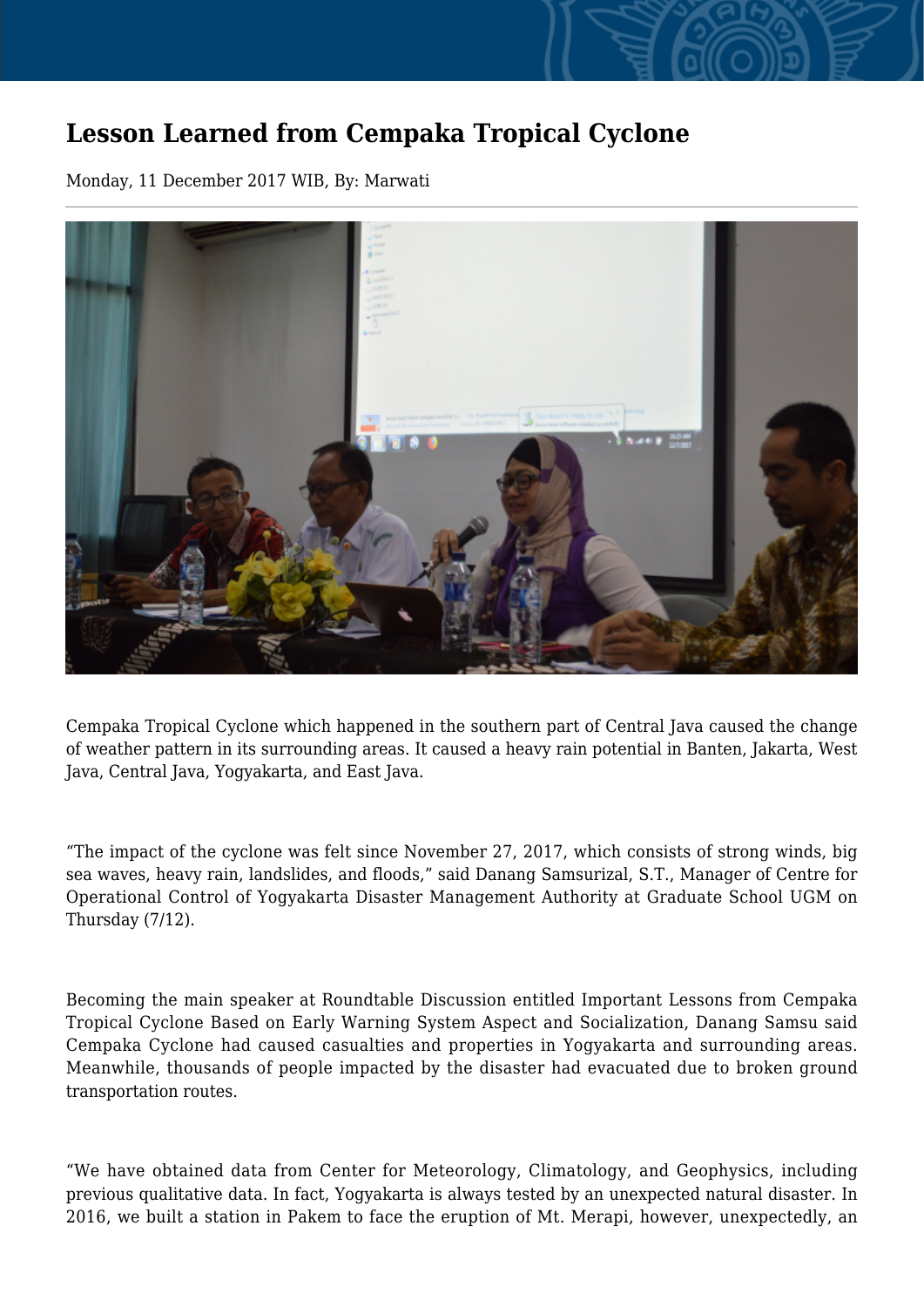earthquake happened in Bantul," he added.

Despite having obtained the data, according to Danang, regarding Cempaka Cyclone, the lesson learned that can be taken from it is the lack of Early Warning System for extreme weather, particularly risk recognition, impacted areas analysis, and information delivery.

"Therefore, the Centre has to enhance its capability in managing Early Warning System, particularly for extreme weather," said Danang.

Agus Sudaryatno, S.Kom., M.M., Head of Climatology Station Yogyakarta, said since the detection of the tropical cyclone, Center for Meteorology, Climatology, and Geophysics had announced early warning towards the related parties, including the community through various media.

According to Agus Sudaryatno, Cempaka Cyclone in the Southern part of Java Island had moved to the east, thus causing a wind turn and the increase of cumulonimbus in Yogyakarta region. The flow of wet air mass from the west caused the air condition in Java and Yogyakarta unstable.

"The interaction between those two phenomena affects the weather condition in Yogyakarta in the form of heavy rain potential, increase of wind speed, and big waves in the southern sea," said Agus.

The same statement was delivered by expert, Prof. Dr. H. A. Sudibyakto, M.S., in a scientific journal entitled Analysis of Flash Floods Caused by Tropical Cyclone. Sudibyakto said the weather problem in the form of YVETTE and CEMPAKA tropical cyclones cause wind turn and deceleration, thus there will be convective clouds which cause a continuous heavy rain.

"Data of rainfall during the tropical cyclone period show an extreme rain intensity category," said Sudibyakto.

On the other hand, Dr. Ir. Dina Ruslanjari, M.Si., hopes in facing the disaster, the Regional Disaster Management Authority can play the role in coordinating with other related institutions, including Center for Meteorology, Climatology, and Geophysics, National Search and Rescue Agency, Private Parties, Volunteers, Academicians, as well as the community. Through this synergy, those institutions can reach a better result in performing disaster mitigation.